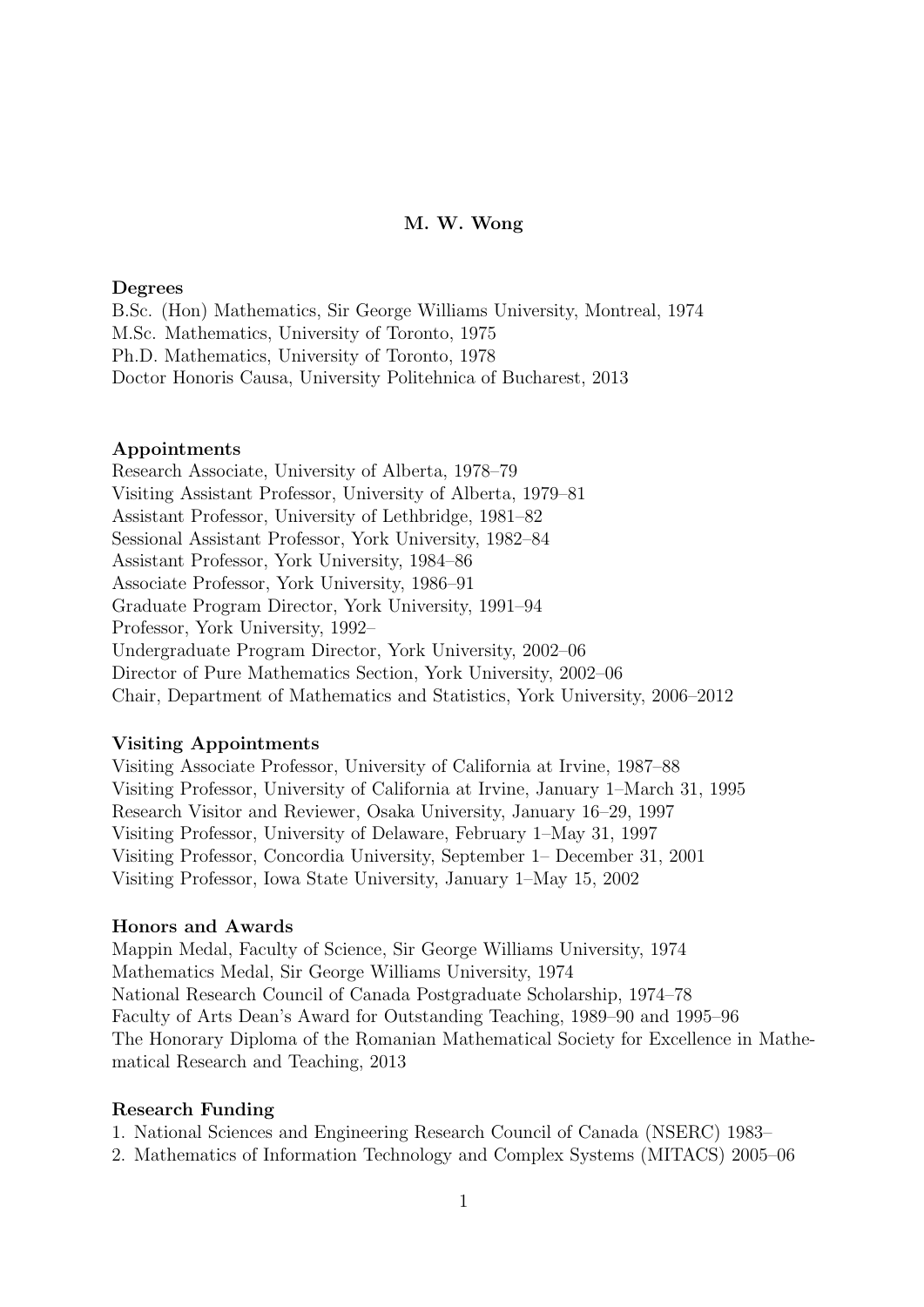## A Selection of Recent Invited Lectures

1997 A series of five 90-minute lectures entitled "Wigner transforms and Weyl operators" was given at Osaka University in January 1997.

1999 A series of three 2-hour lectures entitled "Localization operators" was given at Seoul National University in June 1999.

1999 A series of two 2-hour lectures entitled "Localization operators"was given at Peking University in July 1999.

1999 A plenary lecture entitled "Weyl transforms, pseudo-differential operators and localization operators" was given at the Second Congress of the International Society for Analysis, its Applications and Computation (ISAAC) at Fukuoka Institute of Technology, Japan, in August 1999.

2000 A 2-hour lecture entitled "Gaussian series and Daubechies operators" and another 2 hour lecture entitled "Trace class norm inequalities for localization operators" were given at Peking University in July 2000.

2000 A plenary lecture entitled "Localization operators on the Weyl-Heisenberg group" was given at the International Conference on Geometry, Analysis and Applications (in memory of Late Professor V. K. Patodi) at Banaras Hindu University, India, in August 2000.

2002 A plenary lecture entitled "A new look at pseudo-differential operators" was given at the International Conference on Wavelets and Applications at Anna University in Chennai, India, in January 2002

2002 A plenary lecture entitled "A new look at pseudo-differential operators" and another plenary lecture entitled "Localization operators, Wigner transforms and paraproducts" was given at the Workshop on Time-Frequency Analysis and Related Topics at Università di Torino in June 2002.

2002 A series of three 2-hour lectures entitled "Pseudo-differential operators on topological groups" was given at Universit`a di Torino in June 2002.

2002 A plenary lecture entitled "The Hermite semigroup" was given at the ISAAC Conference on Complex Analysis, Differential Equations and Related Topics at the Armenia Academy of Science in Yerevan, Armenia, in September 2002.

2002 A plenary lecture entitled "Localization operators, Wigner transforms and paraproducts" was given at the NATO-Armenia Workshop "Topics in Analysis and its Applications" in September 2002.

2003 A course consisting of four 1-hour lectures entitled "Localization operators on  $SL(2,\mathbb{R})$ " was given at the Bimestre Intensivo INDAM sponsored by Università di Torino and Politecnico di Torino in June 2003.

2003 A plenary lecture entitled "M-elliptic pseudo-differential operators on  $L^p(\mathbb{R}^n)$ " was given at the International Workshop on Quantization and Numerical Harmonic Analysis at Politecnico di Torino in June 2003.

2003 A plenary lecture entitled "Trace class Weyl transforms" was given at the Fourteenth International Workshop on Operator Theory and Applications (IWOTA) at Università di Cagliari, Italy, in June 2003.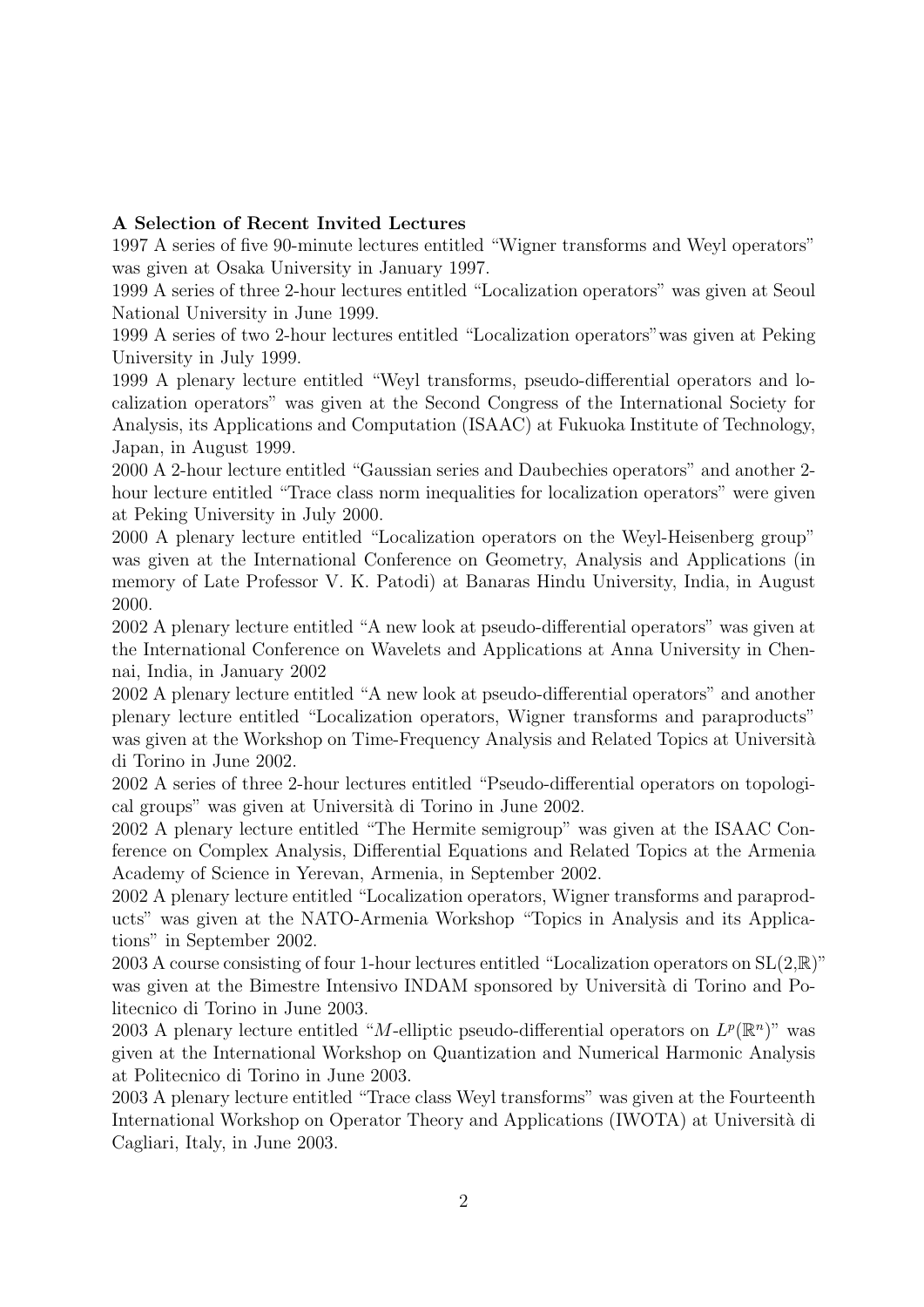2004 A plenary lecture entitled "The heat equation for the Hermite operator on the Heisenberg group" was given at the International Conference on Pseudo-Differential Operators and Related Topics at Växjö University, Sweden, in June 2004.

2004 An invited lecture entitled "Weyl transforms and a degenerate PDE" was given at the International Conference on Degenerate PDE and Singular Geometries at Universität Potsdam, Germany, in August 2004.

2004 A plenary lecture entitled "From Weyl transforms to heat kernels on compact Lie groups" was given at GF2004: Topics in PDE, Harmonic Analysis and Mathematical Physics at the University of Novi Sad, Serbia & Montenegro, in September 2004.

2005 An invited lecture entitled "Weyl transforms, the heat kernel and Green function of a degenerate elliptic operator" was given at the London Analysis Seminar at Imperial College London, England, in February 2005.

2005 An invited lecture entitled "Weyl transforms, the heat kernel and Green function of a degenerate elliptic operator" was given at Vishik's PDE Seminar at Moscow State University in February 2005.

2006 An opening lecture entitled "A brief history on forty years of pseudo-differential operators" was given at the Centro Internazionale Matematico Estivo (CIME) Courses "Pseudo-Differential Operators, Quantization and Signals" in Cetraro, Italy, in June 2006. 2006 An invited lecture entitled "Some spectral results on the twisted Laplacian" was given at the International Conference on Partial Differential Equations on Noncompact and Singular Manifolds at Universität Potsdam, Germany, in August, 2006.

2007 A plenary talk entitled "Fourier–Wigner transforms and Liouville's theorems for the sub-Laplacian on the Heisenberg group" was given at the International Conference on Linear and Nonlinear Theory of Generalized Functions and Its Applications at the Stefan Banach International Mathematical Center of the Polish Academy of Sciences in Bedlewo, Poland, in September 2007.

2008 An invited talk entitled "Fourier–Wigner transforms and Liouville's theorems for the sub-Laplacian on the Heisenberg group" was given at the Workshop and School on Partial Differential Equations and Analysis on Singular Spaces, spnsored by the Hausdorff Institute of Mathematics and held at Max-Planck-Institut für Mathematik in Bonn, Germany, in February 2008.

2008 An invited lecture entitled "Liouville's theorems for the Heisenberg group" was given at the London Analysis Seminar at University College London, England, in June 2008.

2009 A plenary lecture entitled "Absolutely referenced phase information and spectra of modified Stockwell transforms" was given at the XII International Woekshop on Wavelets, Differential Equations and Number Theory held at the University of Havana in Cuba in February 2009.

2009 A distinguished lecture entitled "Phases of modified Stockwell transforms and instantaneous frequencies" was given at the Special Session on Pseudo-Differential Operators at the Seventh ISAAC Congress held at Imperial College London in July 2009.

2009 A plenary lecture entitled "Inverses, heat semigroups, adaptive Sobolev spaces and Liouville theorems for degenerate elliptic equations" was given at the International Con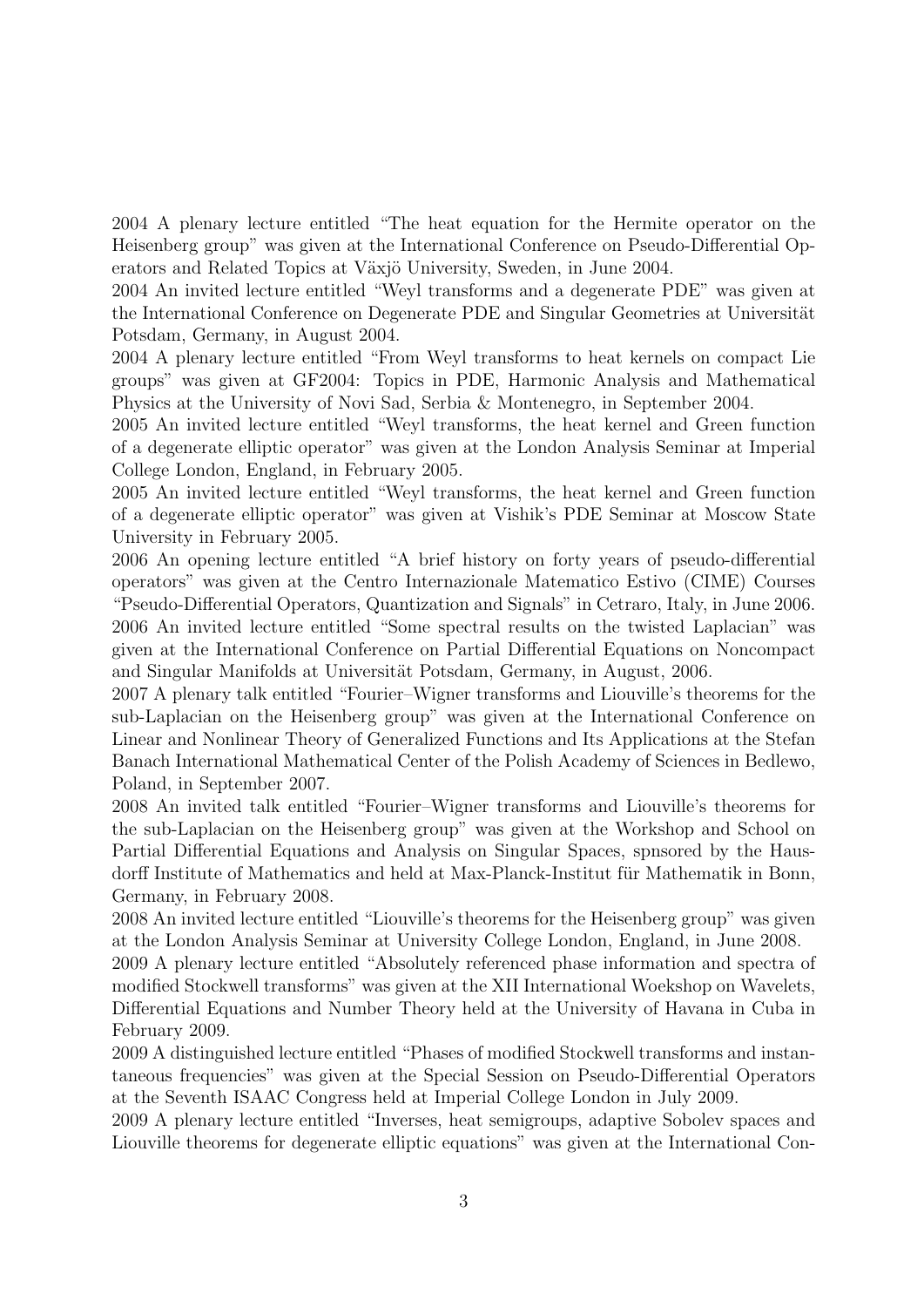ference on Generalized Functions held at the University of Vienna in August-September 2009.

2009 An invited lecture entitled "Spectral invariance and essential equivalence of SG pseudo-differential operators with exit at infinity" was given at the International Conference on Microlocal Analysis and Spectral Theory on Singular Spaces held at Penn State Altoona in October 2009.

2010 A minicourse of 3 lectures entitled "The sub-Laplacian on the Heisenberg group" was given at "3 Weeks in Microlocal Analysis" at Università di Torino, Italy, in May 2010. 2011 An invited lecture entitled "Laplacians related to the Heisenberg group" was given at the Workshop on Geometric and Singular Analysis held at Universität Potsdam in March 2011.

2012 A plenary lecture entitled "Spectral Theory and Number Theory of the Twisted Bi-Laplacian" was given at the International Conference on Fourier Analysis and Pseudo-Differential Operators" held at Aalto University in Helsinki, Finland in June 2012.

2012 A plenary lecture entitled "The Heat Kernel and Green Function of the Twisted Bi-Laplacian" was given at the International Conference on Topics in PDE, Microlocal and Time-Frequency Analysis held at the University of Novi Sad in Serbia in September 2012.

2012 A series of three lectures entitled "Analysis, Geometry and Arithmetics on the Heisenberg Group" was given in the Department of Mathematics at the Beijing Institute of Technology in October 2012.

2012 An invited lecture entitled "Spectral Theory and Number Theory of the Twisted Bi-Laplacian" was given in the Department of Mathematics at Peking University in November 2012.

2013 An invited lectute entitled "Hilbert–Schmidt and Trace Class Pseudo-Differential Operators on the Heisenberg Group" was given at the Simion Stoilow Institute of Mathematics of the Romanian Academy in March 2013.

2013 An invited lecture entitled "Phases of Modified Stockwell Transforms and Instantaneous Frequencies" was presented in the Department of Mathematics at the University Politehnica of Bucharest in March 2013.

2013 An invited lecture entitled "Pseudo-Differential Operators on the Heisenberg Group" was given at the International Workshop on Geometric and Singular Analysis at Universität Potsdam in March 2013.

2013 An invited lecture entitled "Hilbert–Schmidt and Trace Class Pseudo-Differential Operators" was given at the Analysis Seminar at Universit'a di Torino in April 2013.

2013 An invited lecture entitled "Poincaré Recurrence and the Second Law of Thermodynamics for the Heat Equation" was given at the School of Interdisciplinary Studies at Universit'a di Torino in April 2013.

2014 A series of 6 90-minute lectures on pseudo-differential operators was given in the School of Mathematics and Information Sciences at Guangzhou University in June 2014. 2014 An invited lecture entitled "Spectral Theory and Number Theory of the Twisted Bi-Laplacian" was given in the School of Mathematics and Computational Science at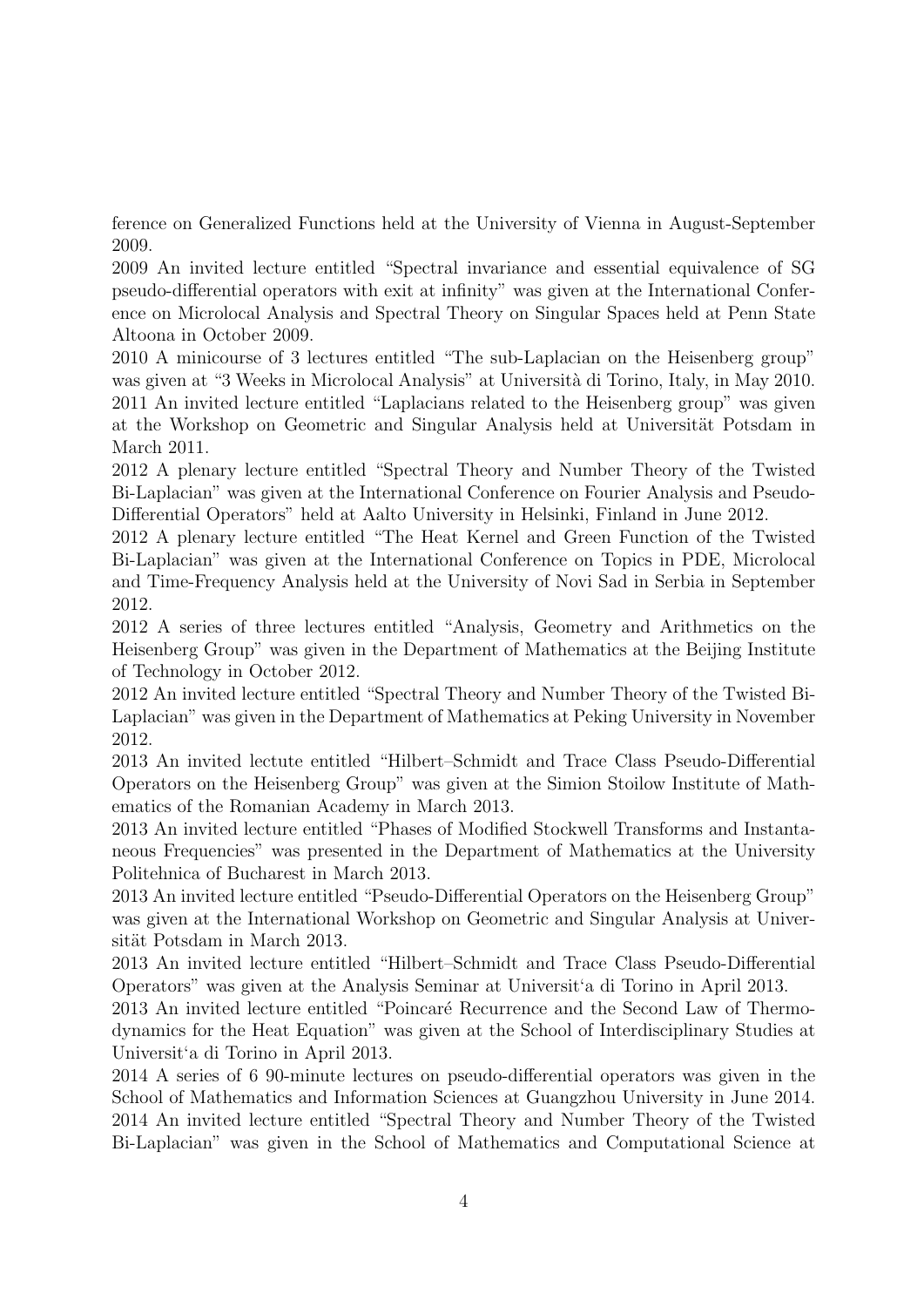Zhongzhan University in China in June 2014.

2015 A series of three lectures on pseudo-differential operators was given in the School of Mathematical Sciences at Peking University in November 2015.

2017 An invited lecture entitled "Complex Powers of a Fourth-Order Operator: Heat Kernels, Green Functions and  $L^p L^{p'}$  Estimates" was given at the International Workshop on Geometric and Singular Analysis" at Universität Potsdam in February 2017.

2017 A series of six one-hour lectures entitled "A Short Course on Pseudo-Differential Operators" was given in the Department of Mathematics at the Institute for Advanced Studies in Basic Sciences in Zanjan, Iran in April 2017.

# Editorial Boards

1. Communications on Applied Nonlinear Analysis, 1994–

2. PanAmerican Mathematical Journal, 1995–

3. Mathematical Sciences Research Hot-Line, 1997–

4. Applicable Analysis, 1999–2011

5. ISAAC Monograph Series of Kluwer Academic Publishers (Springer as of July 2004), 2002–05

6. International Journal of Applied Mathematical Sciences, 2004–

7. Co-Editor-in-Chief of the Monograph Series on Analysis, Applications and Computation published by World Scientific, 2005–

8. Managing Editor of the Monograph Series "Pseudo-Differential Operators: Theory, Applications and Related Topics" published by Birkhäuser, 2006–

9. Complex Variables and Elliptic Equations, 2007–2011

10. Co-Editor-in-Chief (with Professor Luigi Rodino) of "Journal of Pseudo-Differential Operators and Applications" published by Birkhäuser, 2010–

11. University Politehnica of Bucharest, Scientific Bulletin, Series A: Applied Mathematics and Physics, 2011–

# Service

1. Board Member, International Society for Analysis, its Applications and Computation (ISAAC), 1999–

- 2. Organizer, Fourth ISAAC Congress, York University, August 11-16, 2003
- 3. Vice-President, ISAAC, 2003–05
- 4. Director, ISAAC Group in Pseudo-Differential Operators (IGPDO), 2003–
- 5. President, ISAAC, 2005–09

# Books and Monographs

1. An Introduction to Pseudo-Differential Operators, World Scientific, 1991. viii + 114pp.

2. Weyl Transforms, in Universitext Series, Springer-Verlag, 1998. viii + 158pp.

3. An Introduction to Pseudo-Differential Operators, Second Edition, World Scientific, 1999.  $x + 138$ pp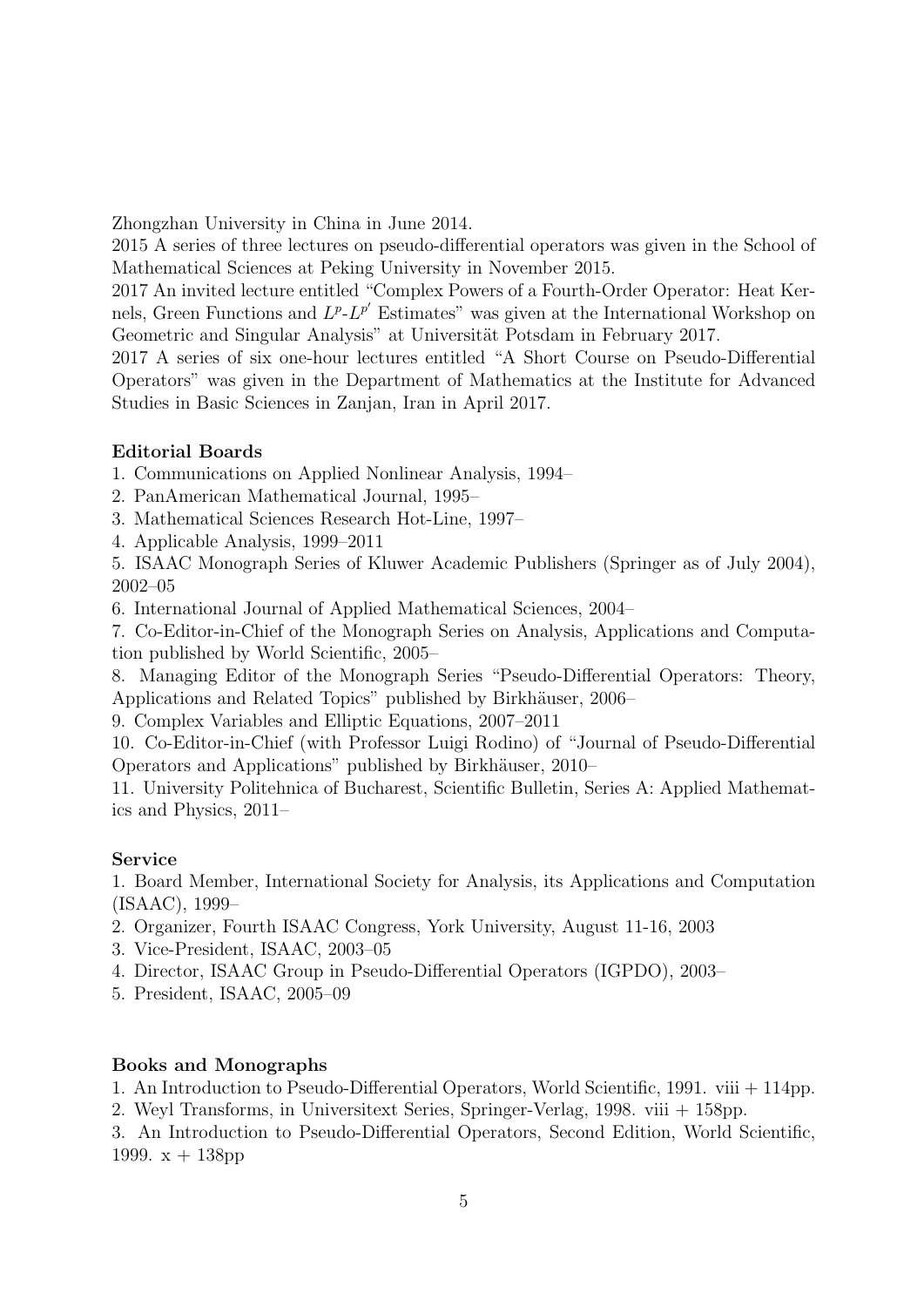4. Localization Operators, Lecture Notes Series 47, Seoul National University, Research Institute of Mathematics, Global Analysis Research Center, 1999. iv  $+71$ pp.

5. Wavelet Transforms and Localization Operators, in Operator Theory: Advances and Applications Series, Vol. 136, Birkhauser, 2002. vii + 156pp.

6. Complex Analysis, in Series on Analysis, Applications and Computation, Vol. 2, World Scientific, 2008. viii  $+ 150$ pp.

7. Discrete Fourier Analysis, in Series on Pseudo-Differential Operaors: Theory and Applications, Vol 5, Birkhäuser, 2011. viii + 176pp.

8. Partial Differential Equations: Topics in Fourier Analysis, CRC Press, 2014. viii + 174pp.

9. An Introduction to Pseudo-Differential Operators, Third Edition, in Series on Analysis, Applications and Computation, Vol. 6, World Scientific, 2014,  $x + 184$ pp.

### Edited Volumes

1. Analysis and Applications, Editors: H. G. W. Begehr, R. P. Gilbert and M. W. Wong, Kluwer Academic Publishers, 2003.  $x + 316$ pp.

2. Progress in Analysis, Volume I, Editors: H. G. W. Begehr, R. P. Gilbert and M. W. Wong, World Scientific, 2003. xxxii + 703pp.

3. Progress in Analysis, Volume II, Editors: H. G. W. Begehr, R. P. Gilbert and M. W. Wong, World Scientific, 2003. xxxii + 786pp.

4. Advances in Pseudo-Differential Operators, Editors: R. Ashino, P. Boggiatto and M. W. Wong, Birkhäuser, 2004. vii  $+ 233$ pp.

5. Advances in Analysis, Editors: H. G. W. Begehr, R. P. Gilbert, M. E. Muldoon and M. W. Wong, World Scientific,  $2005$ ,  $xiv + 556$ pp.

6. Pseudo-Differential Operators and Related Topics, Editors: P. Boggiatto, L. Rodino, J. Toft and M. W. Wong, Birkhäuser, 2006, vii  $+ 244$ pp.

7. Modern Trends in Pseudo-Differential Operators, Editors, J. Toft, M. W. Wong and H. Zhu, Birkhäuser, 2007, vii  $+342$  pp.

8. Pseudo-Differential Operators: Partial Differential Equations and Time-Frequency Analysis, Editors: L. Rodino, B.-W. Schulze and M. W. Wong, Fields Institute Communications, American Mathematical Society,  $2007$ , vii  $+414$ pp.

9. Pseudo-Differential Operators, Quantization and Signals, Editors: L. Rodino and M. W. Wong, C.M.E. 2006 Summer School, Cetraro, Italy, Lecture Notes in Mathematics, Vol. 1949, Springer, 2008, xxiv + 332pp.

10. New Developments in Pseudo-Differential Operators, Editors: L. Rodino and M. W. Wong, Birkhäuser, 2009, viii  $+ 332$ pp.

11. Pseudo-Differential Operators: Analysis, Applications and Computations, Editors: L. Rodino, M. W. Wong and H. Zhu, Birkhäuser,  $2011$ , vii  $+305$ pp.

12. Pseudo-Differential Operators, Generalized Functions and Asymptotics, Editors: S. Molahajloo, S. Pilipović, J. Toft and M. W. Wong, Birkhäuser, 2013, viii  $+369$ pp.

13. Pseudo-Differential Operators: Groups, Geometry and Applications, Editors: M. W. Wong and H. Zhu, Birkhäuser,  $2017$ , viii  $+ 239$ pp.